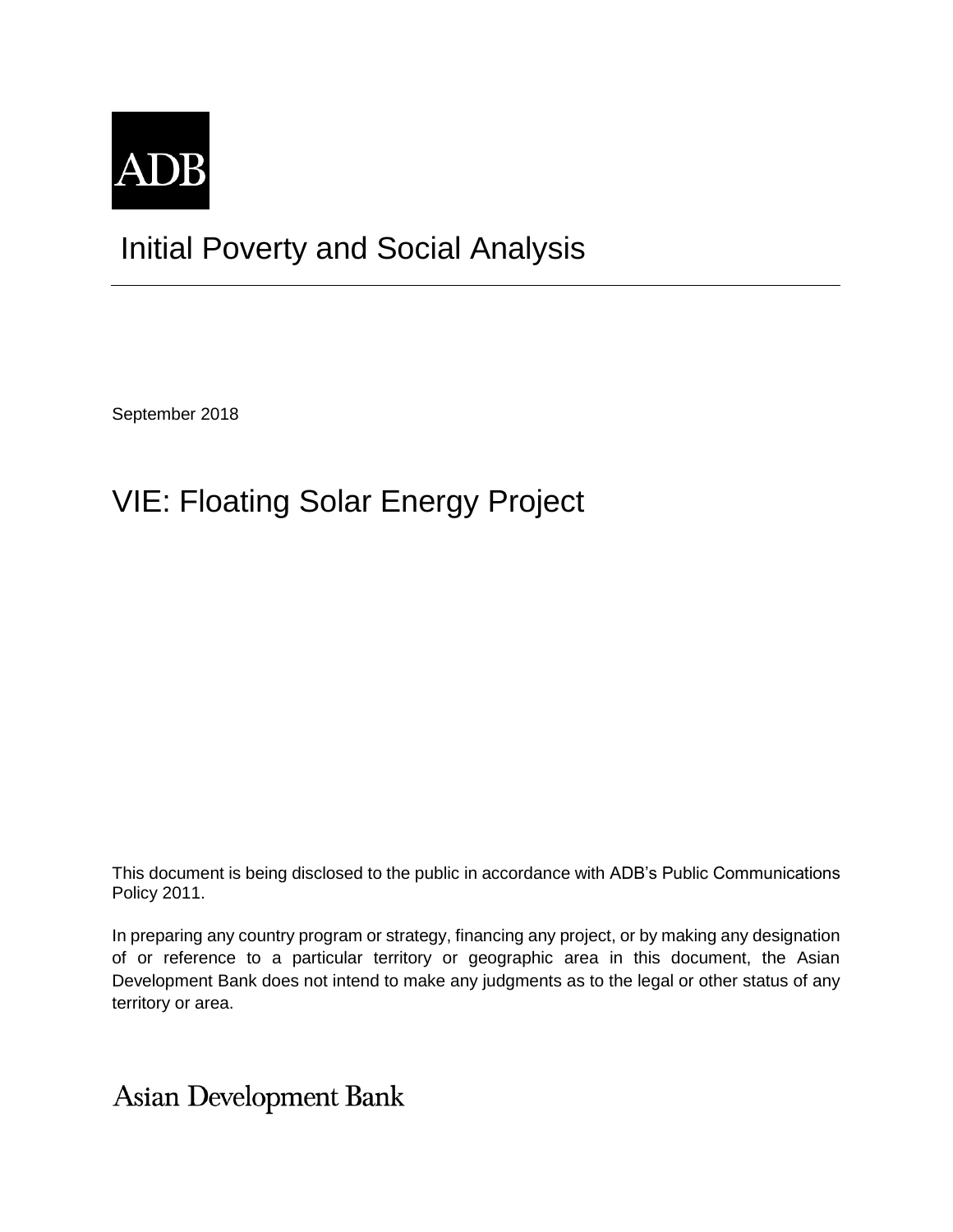## **INITIAL POVERTY AND SOCIAL ANALYSIS**

| Country:                                 | Viet Nam |           | Project Title:   Floating Solar Energy Project                                                  |
|------------------------------------------|----------|-----------|-------------------------------------------------------------------------------------------------|
|                                          |          |           |                                                                                                 |
| Lending/Financing   Project<br>Modality: |          | Division: | Department/   Private Sector Operations Department/<br>Private Sector Infrastructure Division 2 |

| POVERTY IMPACT AND SOCIAL DIMENSIONS<br>ı.                                                                                                                                                                                               |
|------------------------------------------------------------------------------------------------------------------------------------------------------------------------------------------------------------------------------------------|
| Links to the National Poverty Reduction Strategy and Country Partnership Strategy<br>Α.                                                                                                                                                  |
| The project contributes to Viet Nam's Socioeconomic Development Strategy, 2011-2020 through the alignment of<br>inclusive socialist-oriented economic growth with environmental protection and sustainable development. The              |
|                                                                                                                                                                                                                                          |
| project is consistent with the Asian Development Bank (ADB) Strategy 2030 operational priorities, especially in                                                                                                                          |
| tackling climate change, building climate and disaster resilience, and enhancing environment sustainability. Through                                                                                                                     |
| this focus on renewable energy, the project is also aligned with two of the three pillars of ADB's country partnership                                                                                                                   |
| strategy for Viet Nam, 2016-2020: (i) increasing the inclusiveness of infrastructure and service delivery, and (ii)                                                                                                                      |
| improving environmental sustainability and climate change response.                                                                                                                                                                      |
| <b>B.</b> Poverty Targeting:                                                                                                                                                                                                             |
| ⊠General intervention <b>Dindividual or household (TI-H)</b> DGeographic (TI-G) DNon-income MDGs (TI-M1, M2,<br>etc.)                                                                                                                    |
| The project is a general intervention because it does not directly address poverty and only indirectly contributes to                                                                                                                    |
| Viet Nam's poverty reduction goals by generally supporting the development strategy. Poverty incidence in Viet Nam                                                                                                                       |
| has fallen rapidly since the early 1990s, though it continues to be significantly higher in the Northern Mountains,                                                                                                                      |
| North Central Coast, and Central Highlands regions, where ethnic minorities tend to live. The project is located in                                                                                                                      |
| the rural Tanh Linh and Ham Thuan Bac districts, about 220 kilometers northeast of Ho Chi Minh City in Binh Thuan                                                                                                                        |
| Province in the South-Central Coast region. According to the environmental and social impact assessment (ESIA)                                                                                                                           |
| commissioned by Da Mi - Ham Thuan - Da Nhim Hydro Power Joint Stock Company (DHD) for the project, poverty                                                                                                                               |
| incidence is 5%-7% in the three communes in which the project is located, which is within the national average of                                                                                                                        |
| 7% according to ADB statistics. Electricity connection rates are almost universal in Viet Nam and are 95%-98% in                                                                                                                         |
| the three project area communes. Household income is derived primarily from agriculture livelihoods.                                                                                                                                     |
| <b>Poverty and Social Analysis</b><br>С.                                                                                                                                                                                                 |
| 1. Key issues and potential beneficiaries. The primary beneficiaries of the project are the borrower (DHD), its                                                                                                                          |
| employees and contractors, local governments, host local communities that will benefit during project construction                                                                                                                       |
| and operation, and the wider grid-connected population, which will indirectly benefit from additional supply of                                                                                                                          |
| electricity.                                                                                                                                                                                                                             |
|                                                                                                                                                                                                                                          |
| 2. Impact channels and expected systemic changes. Because of the project's discreet footprint on the surface of an<br>existing reservoir already managed by DHD, it presents limited new opportunities for poor and vulnerable groups to |
|                                                                                                                                                                                                                                          |
| benefit directly from the project. During construction, the project will require 10-30 unskilled workers from the local<br>area. The operations phase worker requirements are yet to be determined, though solar projects of this scale  |
|                                                                                                                                                                                                                                          |
| typically require only 5-10 unskilled employees, who could be sourced locally. The project will indirectly contribute                                                                                                                    |
| to development and continued poverty reduction through the additional supply of electricity to the grid from a<br>renewable source that will further enable the development of the South-Central Coast regional economy.                 |
|                                                                                                                                                                                                                                          |
| 3. Focus of (and resources allocated in) the transaction TA or due diligence. The environmental and social due                                                                                                                           |
| diligence report found that further effort was required to better understand poverty and social issues in the project                                                                                                                    |
| area. DHD commissioned a separate independent consultant to undertake further socio-economic baseline data                                                                                                                               |
| collection and design of impact mitigation and management measures These will be described in the updated Initial                                                                                                                        |
| Environmental and Social Examination (IESE).                                                                                                                                                                                             |
| Ш.<br><b>GENDER AND DEVELOPMENT</b>                                                                                                                                                                                                      |
| 1. What are the key gender issues in the sector and/or subsector that are likely to be relevant to this project or                                                                                                                       |
| program? The most relevant gender issue for the project is access to employment. DHD actively promotes equal                                                                                                                             |
| opportunity in employment and operates in accordance with the Law on Gender Equality, 2006. DHD's human                                                                                                                                  |
| resources policy and procedures ensure equal opportunity rights for men and women in employment, promotion,                                                                                                                              |
| and vocational training. Remuneration rates for personnel are based on qualifications and the roles they perform.                                                                                                                        |
| 2. Does the proposed project or program have the potential to contribute to the promotion of gender equity and/or                                                                                                                        |
| empowerment of women by providing women's access to and use of opportunities, services, resources, assets, and                                                                                                                           |
| participation in decision making?<br>$\boxtimes$ Yes $\Box$ No                                                                                                                                                                           |

ADB has asked DHD to develop strategies within its existing human resources policy framework to increase female participation within the DHD workforce. Solar power plant construction and operation projects offer few opportunities for gender mainstreaming, but planned growth in DHD's renewable energy business should offer new opportunities for bringing women employees into technical and management roles within the company. The socio-economic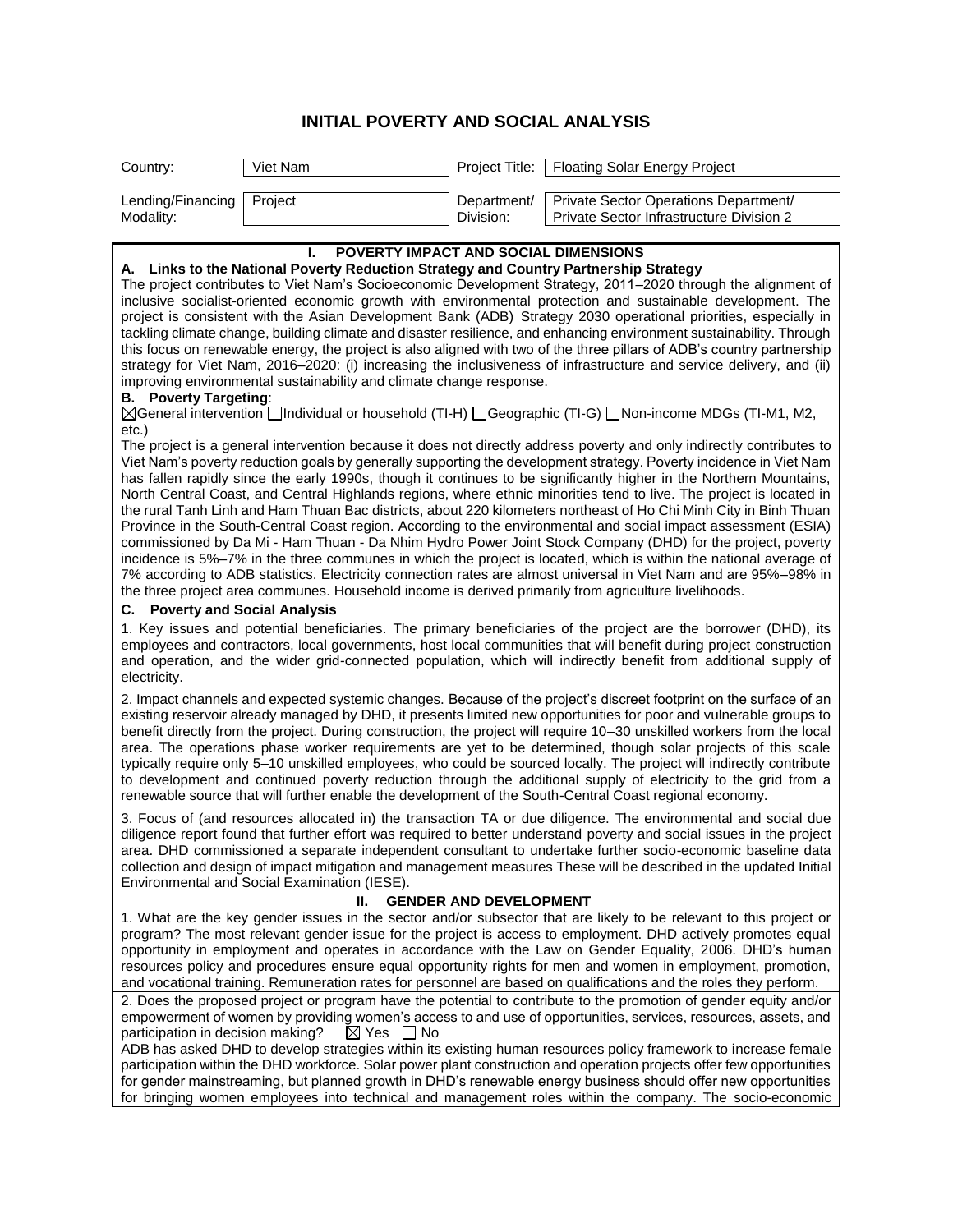| baseline data analysis should also highlight opportunities for outreach activities that will promote women's<br>empowerment in the project area.                                                                                                                                                                                                                                                                                                                                                                                                                                                                                                                                                                                                                                                                                                                                                                                                                                                                                                                                                                                                                                                                                                                                                                                                                                                                                                                                                                                 |
|----------------------------------------------------------------------------------------------------------------------------------------------------------------------------------------------------------------------------------------------------------------------------------------------------------------------------------------------------------------------------------------------------------------------------------------------------------------------------------------------------------------------------------------------------------------------------------------------------------------------------------------------------------------------------------------------------------------------------------------------------------------------------------------------------------------------------------------------------------------------------------------------------------------------------------------------------------------------------------------------------------------------------------------------------------------------------------------------------------------------------------------------------------------------------------------------------------------------------------------------------------------------------------------------------------------------------------------------------------------------------------------------------------------------------------------------------------------------------------------------------------------------------------|
| 3. Could the proposed project have an adverse impact on women and/or girls or widen gender inequality?<br>Yes $\boxtimes$ No                                                                                                                                                                                                                                                                                                                                                                                                                                                                                                                                                                                                                                                                                                                                                                                                                                                                                                                                                                                                                                                                                                                                                                                                                                                                                                                                                                                                     |
| 4. Indicate the intended gender mainstreaming category:<br>GEN (gender equity)<br>EGM (effective gender mainstreaming)<br>$\Box$<br>$\boxtimes$ SGE (some gender elements)<br>NGE (no gender elements)                                                                                                                                                                                                                                                                                                                                                                                                                                                                                                                                                                                                                                                                                                                                                                                                                                                                                                                                                                                                                                                                                                                                                                                                                                                                                                                           |
| <b>PARTICIPATION AND EMPOWERMENT</b><br>Ш.                                                                                                                                                                                                                                                                                                                                                                                                                                                                                                                                                                                                                                                                                                                                                                                                                                                                                                                                                                                                                                                                                                                                                                                                                                                                                                                                                                                                                                                                                       |
| 1. Who are the main stakeholders of the project, including beneficiaries and negatively affected people? Identify<br>how they will participate in the project design. The main stakeholders are local governments, host local communities<br>impacted during project construction and operation, and the wider grid-connected population.                                                                                                                                                                                                                                                                                                                                                                                                                                                                                                                                                                                                                                                                                                                                                                                                                                                                                                                                                                                                                                                                                                                                                                                        |
| 2. How can the project contribute (in a systemic way) to engaging and empowering stakeholders and beneficiaries,<br>particularly, the poor, vulnerable, and excluded groups? What issues in the project design require participation of<br>the poor and excluded? DHD has indicated its preference to collaborate with local government and non-government<br>community development organizations already operating in the project area. There are two civil society<br>organizations operating in the project area—World Vision and the Norwegian Agency for Development Cooperation.<br>DHD will develop a Stakeholder Engagement Plan as part of the IESE prepared for ADB.                                                                                                                                                                                                                                                                                                                                                                                                                                                                                                                                                                                                                                                                                                                                                                                                                                                   |
| 3. What are the key, active, and relevant civil society organizations (CSOs) in the project area? What is the level of<br>civil society organization participation in the project design?<br>$\boxtimes$ Consultation (L)<br>$\boxtimes$ Information generation and sharing (L)<br>$\Box$ Collaboration<br>$\Box$ Partnership                                                                                                                                                                                                                                                                                                                                                                                                                                                                                                                                                                                                                                                                                                                                                                                                                                                                                                                                                                                                                                                                                                                                                                                                    |
| 4. Are there issues during project design for which participation of the poor and excluded is important? What are                                                                                                                                                                                                                                                                                                                                                                                                                                                                                                                                                                                                                                                                                                                                                                                                                                                                                                                                                                                                                                                                                                                                                                                                                                                                                                                                                                                                                |
| they and how should they be addressed? $\Box$ Yes<br>$\boxtimes$ No<br>DHD will develop impact mitigation and management plans as part of the IESE, which will include community                                                                                                                                                                                                                                                                                                                                                                                                                                                                                                                                                                                                                                                                                                                                                                                                                                                                                                                                                                                                                                                                                                                                                                                                                                                                                                                                                 |
| development measures to strengthen the participation of CSOs, and poor and vulnerable people in the project area.                                                                                                                                                                                                                                                                                                                                                                                                                                                                                                                                                                                                                                                                                                                                                                                                                                                                                                                                                                                                                                                                                                                                                                                                                                                                                                                                                                                                                |
| IV.<br><b>SOCIAL SAFEGUARDS</b>                                                                                                                                                                                                                                                                                                                                                                                                                                                                                                                                                                                                                                                                                                                                                                                                                                                                                                                                                                                                                                                                                                                                                                                                                                                                                                                                                                                                                                                                                                  |
| A. Involuntary Resettlement Category $\Box$ A $\boxtimes$ B $\Box$ C $\Box$ FI                                                                                                                                                                                                                                                                                                                                                                                                                                                                                                                                                                                                                                                                                                                                                                                                                                                                                                                                                                                                                                                                                                                                                                                                                                                                                                                                                                                                                                                   |
| 1. Does the project have the potential to involve involuntary land acquisition resulting in physical and economic<br>displacement? $\boxtimes$ Yes<br>$\Box$ No<br>DHD will install a 47.5 megawatt floating solar plant on 46.6 hectares of the<br>surface of the reservoir used for its existing Da Mi hydropower project. DHD has formal land use rights to the bottom<br>of the reservoir (i.e., inundated land) and recently acquired the right to use 6.8% of the total surface area for the<br>project. About 6.65 hectares of land are required for non-floating project components. Land required for a new<br>substation, two inverters, and construction laydown are within the buffer area of the reservoir on state-owned land.<br>Forty-two households will be compensated by the government and DHD for tree height restrictions (4 meters)<br>imposed on agricultural land required for a new 3.3 kilometer 110 kilovolt transmission line alignment. Eleven of<br>these households will be compensated for loss of agricultural land for 11 tower pads along the alignment.                                                                                                                                                                                                                                                                                                                                                                                                                                     |
| 2. What action plan is required to address involuntary resettlement as part of the transaction TA or due diligence<br>process?                                                                                                                                                                                                                                                                                                                                                                                                                                                                                                                                                                                                                                                                                                                                                                                                                                                                                                                                                                                                                                                                                                                                                                                                                                                                                                                                                                                                   |
| $\boxtimes$ Resettlement plan<br>$\Box$ Resettlement framework<br>$\Box$ Social impact matrix<br>Environmental and social management system arrangement<br>$\Box$ None                                                                                                                                                                                                                                                                                                                                                                                                                                                                                                                                                                                                                                                                                                                                                                                                                                                                                                                                                                                                                                                                                                                                                                                                                                                                                                                                                           |
| B. Indigenous Peoples Category □ A □ B ⊠ C □ FI                                                                                                                                                                                                                                                                                                                                                                                                                                                                                                                                                                                                                                                                                                                                                                                                                                                                                                                                                                                                                                                                                                                                                                                                                                                                                                                                                                                                                                                                                  |
| 1. Does the proposed project have the potential to directly or indirectly affect the dignity, human rights, livelihood<br>systems, or culture of indigenous peoples?<br>$\Box$ Yes<br>$\boxtimes$ No<br>2. Does it affect the territories or natural and cultural resources indigenous peoples own, use, occupy, or claim, as<br>$\boxtimes$ No<br>The project is located in La Ngau, Da Mi, and La Da communes in<br>their ancestral domain? $\Box$ Yes<br>Binh Thuan Province. Binh Thuan is in the South-Central Coast region on the edge of the southern Central<br>Highlands where the ethnic K'ho group reside, largely assimilated with other ethnic groups such as the dominant<br>Kinh group. Due diligence will assess the presence of any distinct and vulnerable Indigenous Peoples groups in the<br>project area and determine what, if any, impacts the project will have on them.<br>3. Will the project require broad community support of affected indigenous communities? $\Box$ Yes $\boxtimes$ No While<br>ethnic minority groups are resident in the region, the environmental and social due diligence has not identified the<br>presence of a distinct and vulnerable group in the project area. Despite the absence of distinct groups, some ethnic<br>minority households may be identified and will therefore be accounted for in community development measures.<br>4. What action plan is required to address risks to indigenous peoples as part of the transaction TA or due<br>diligence process? |
| Indigenous peoples plan<br>Indigenous peoples planning framework<br>Social impact matrix<br>Environmental and social management system arrangement<br>$\boxtimes$ None                                                                                                                                                                                                                                                                                                                                                                                                                                                                                                                                                                                                                                                                                                                                                                                                                                                                                                                                                                                                                                                                                                                                                                                                                                                                                                                                                           |